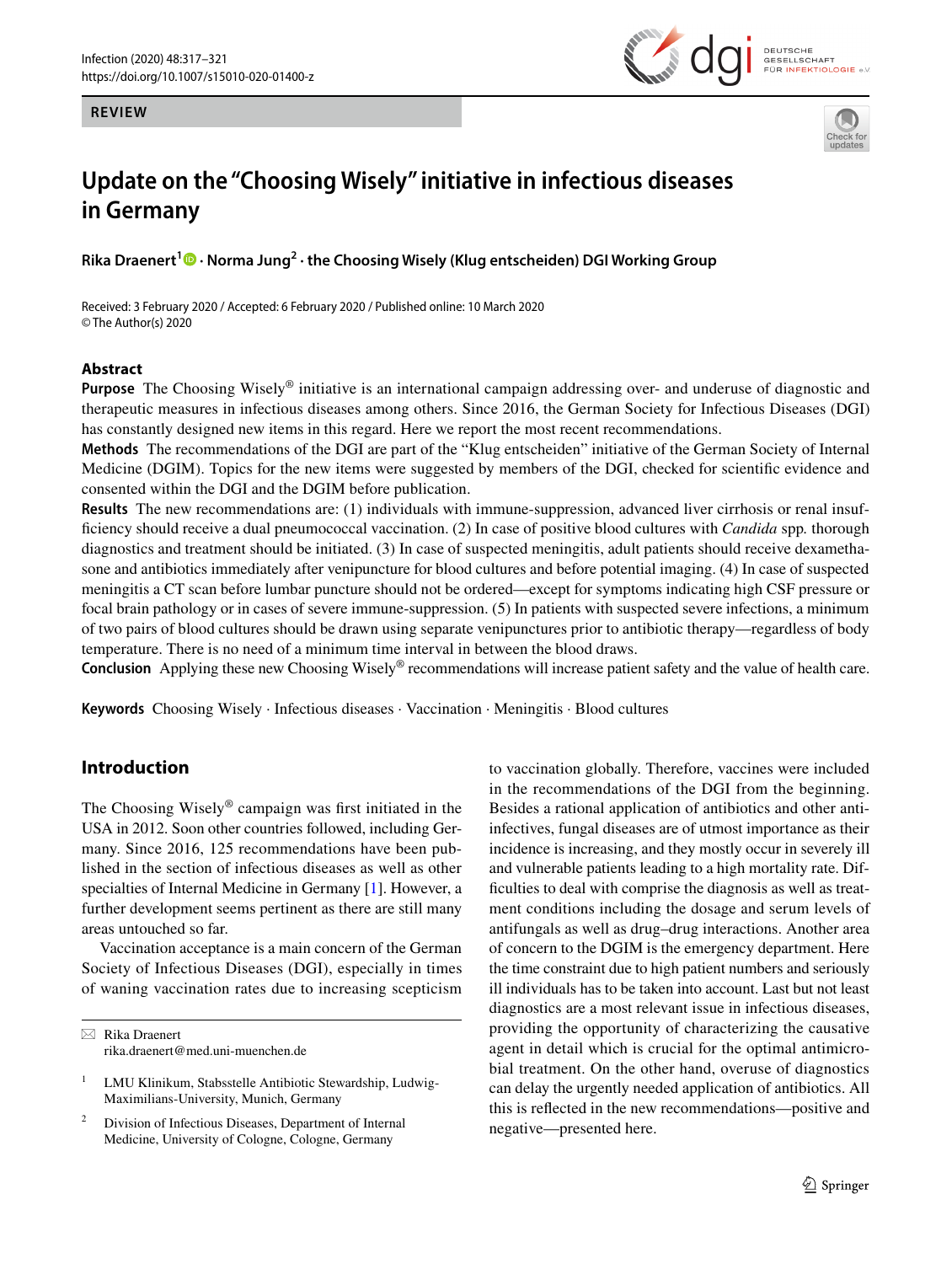## **Methods**

The Choosing Wisely® recommendations were created as described previously [[2\]](#page-3-1). Shortly, committee members of the DGI suggested important issues suitable for new Choosing Wisely® items which were checked for scientifc evidence and overlap to older recommendations. Two general and three emergency room recommendations were fnally chosen. After the out-writing of the recommendations, they were discussed and consented by the Choosing Wisely<sup>®</sup> commission of the DGI and the DGIM. The recommendations concerning bacterial meningitis were jointly agreed upon by the German Society of Neurology (DGN).

## **Results**

#### **General recommendations**

*Individuals with immune-suppression, advanced liver cir*rhosis or renal insufficiency should receive a dual pneumo*coccal vaccination*.

Patients with immune-suppression are exposed to a signifcantly higher risk of severe pneumococcal infections, depending on the kind of immune suppression, with the highest risk after splenectomy. Additional conditions which are associated with immune-suppression such as chronic liver cirrhosis and renal insufficiency or certain anatomical risks (e.g. cerebrospinal fuid leaks or cochlea implants) are predisposing factors for pneumococcal infections. Since 2016, the "STIKO" (the German Commission on Vaccination) recommends a dual vaccination with the 13-valent conjugate vaccine (PCV13) followed by the 23-valent polysaccharide vaccine (PPSV23) 6–12 months later in these patient groups. If the polysaccharide vaccine has been given previously, the conjugate vaccine should not be used before the course of 1 year, to achieve a better immune response. There are specifc vaccination schedules for patients after stem cell transplantation. Compared to the polysaccharide inoculum, the conjugate vaccine induces memory cells. Especially for HIV infected individuals, a protective efect of the conjugate inoculum was shown whereas this could not be demonstrated for the polysaccharide vaccine. The 13-valent conjugate vaccine, however, comprises only about 30% of pneumococcal infections in adults, in contrast the 23-valent polysaccharide inoculum about 60–70%. Therefore, the sequential vaccination with both inocula conveys the best protection against pneumococcal infections at the moment [\[3](#page-3-2)[–8](#page-3-3)].

*In case of positive blood cultures with Candida spp. thorough diagnostics and treatment should be initiated.*

*Candida* spp*.* are a frequent cause of bloodstream infections und are associated with a mortality of 30–40%. Even a single positive blood culture with *Candida* spp*.* is relevant. For the medical treatment, echinocandins are primarily used due to their superior efficacy and their favourable profile regarding adverse events. Fluconazole is not a safe frst-line regimen. Treatment duration is at least 14 days starting with the frst negative blood culture which should be performed on close follow-up after the frst positive culture. After documented clearance of *Candida* spp*.* from the blood stream, the therapy can be switched to fuconazole or voriconazole if the causative organism was tested susceptible and the clinical status is stable. In certain cases, oral administration of antifungals is also possible. One of the key factors in the management of *Candida* spp*.* bloodstream infections is the identifcation of the correct focus. Intravascular catheters should be removed immediately. If the *Candida* spp*.* bloodstream infection persists for more than 4 days echocardiography should be performed to rule out *Candida* endocarditis  $[9-11]$  $[9-11]$ .

#### **Recommendations for the emergency department**

*In case of suspected meningitis, adult patients should receive dexamethasone and antibiotics immediately after venipuncture for blood cultures and before potential imaging*.

Bacterial meningitis is a severe infection with high morbidity and mortality. Every delay in treatment is associated with a worse prognosis. Antibiotics—directly after dexamethasone—should be given as soon as possible after presentation to the emergency department.

Typical symptoms are fever, headache, nuchal rigidity, altered mental status and massive reduction of well-being; the absence of single symptoms including nuchal rigidity, however, does not exclude bacterial meningitis. In suspected meningitis, blood draw and lumbar puncture should be performed immediately. In case of a delay of lumbar puncture (e.g. indication for cranial CT before the procedure), antibiotics should be given before lumbar puncture is performed  $[12–16]$  $[12–16]$  $[12–16]$ .

*In case of suspected meningitis a CT scan before lumbar puncture should not be ordered—except for symptoms indicating high cerebrospinal fuid (CSF) pressure or focal brain pathology or in cases of severe immuno-suppression*.

Within the diagnostics for bacterial meningitis, a lumbar puncture is of paramount importance in order to confrm the diagnosis, to identify the causative agent and its resistance profle. It is mandatory for an optimal antibiotic therapy. A cranial CT scan before lumbar puncture can delay the application of antibiotics and dexamethasone and is performed too often in daily clinical practice which is not according to current guidelines. Indications for a cranial CT scan preceding lumbar puncture are: (1) focal neurological symptoms, (2) frst-time epileptic seizures, (3) massive altered mental status  $(GCS < 10)$  or (4) severe immunosuppression.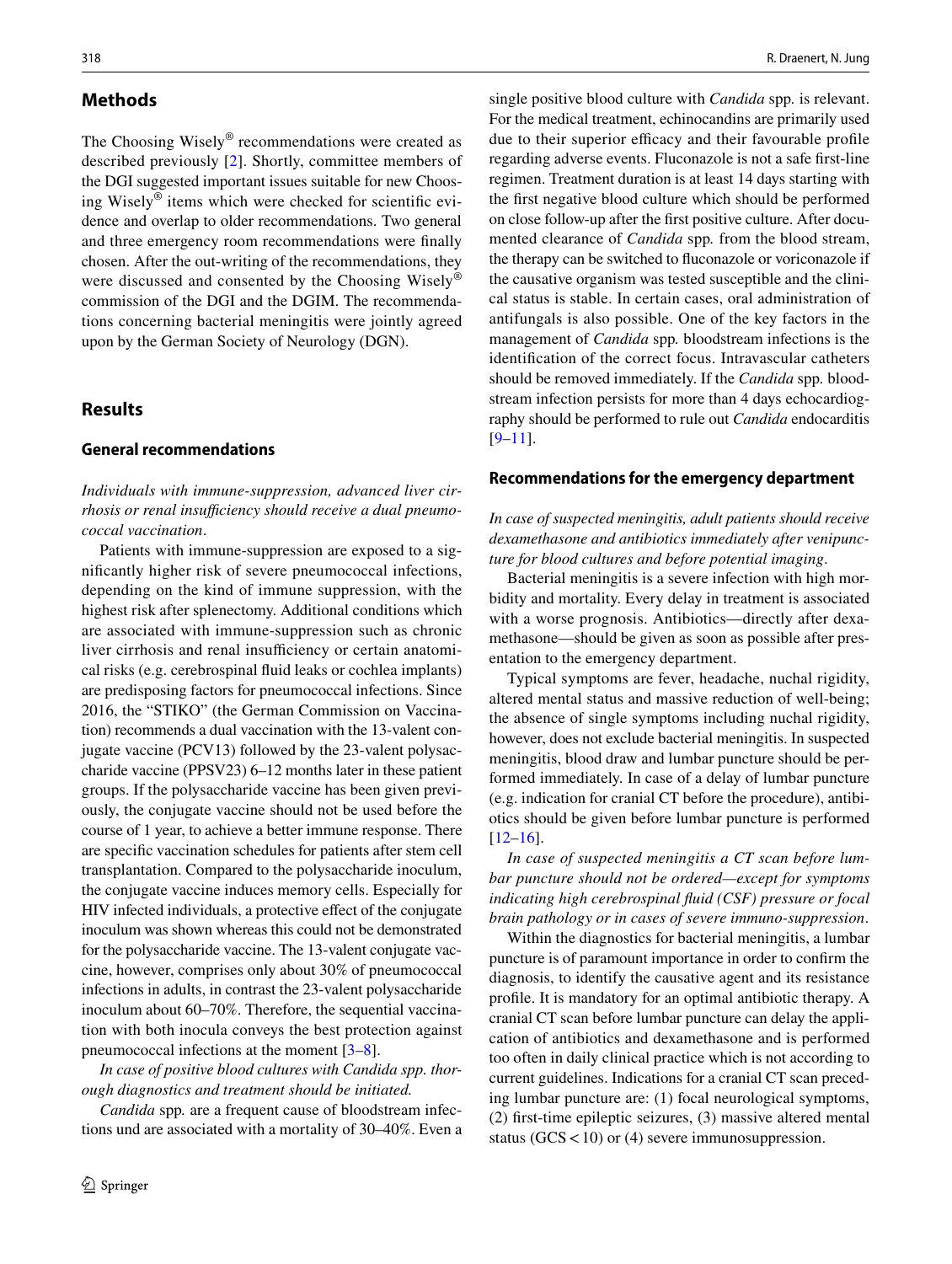Patients without one of the aforementioned criteria do not need a cranial CT scan because the detection of abnormalities leading to contraindication against lumbar puncture is highly unlikely.

Severe immunosuppression is defned—among others as: severe innate immunodefciency, CD4 cell count<200/ µl, status post allogeneic stem cell or organ transplantation, intensive immunosuppression with two or more drugs, corticosteroid intake of>0.5 mg/kg/day (prednisolone equivalent) within the last 4 weeks or longer [\[16](#page-3-7)[–24](#page-3-8)].

*In patients with suspected severe infections, a minimum of two pairs of blood cultures should be drawn using separate venipunctures prior to antibiotic therapy—regardless of body temperature. There is no necessity of a minimum time interval in between these blood draws.*

Severe infections (e.g. sepsis, septic shock, meningitis, pneumonia, endocarditis) requiring hospital admission are common diseases in emergency departments. For optimal treatment of these severe diseases, knowledge of the causative agent is essential. Bacteremia is frequently associated with a severe course of infection, e.g. concomitant bacteremia is found in about 40% of the cases in pneumococcal pneumonia. Therefore, blood cultures are an important diagnostic tool. Contrary to earlier assumptions, there is no correlation between rising fever and a high bacterial load in the blood. The sensitivity of blood culture diagnostics increases from 73 (one pair of blood cultures) to 90% in case that two pairs of blood cultures are drawn. In suspected endocarditis, three pairs of blood cultures should always be drawn. The time interval between the blood culture venipunctures is not important. However, blood cultures should be drawn at diferent venipuncture sites in order to be able to recognize contamination easily. The time point of venipuncture is rather secondary and it should not delay the urgent start of antimicrobial therapy [\[25](#page-3-9)–[29\]](#page-4-0).

## **Discussion**

Here, we report the advancement of the Choosing Wisely<sup>®</sup> recommendations in the feld of infectious diseases in Germany. Preventive measures such as vaccinations and the diagnostic and therapeutic management of *Candida* spp*.* bloodstream infections and meningitis present the focus of this round's items.

The Choosing Wisely® campaign was initiated in 2012 in the USA. Since then several countries have started their own campaigns. This initiative is not terminated but new recommendations are being developed continuously refecting the medical need. Accordingly, the collection has been developed further during the past years in Germany, now also including special aspects in medicine, e.g. emergency medicine and vaccinations. This was done

particularly due to the common assessment of the commission that many important questions had not been touched yet.

A point of debate within the Choosing Wisely $^{\circledR}$  campaign is a targeted distribution to suitable addressees. How can this be made known to a substantial proportion of doctors? The DGIM has approached this with publications in widely read journals in Germany, lectures and sessions on conferences and—just recently—e-learning modules using learning by case solving ([https://www.klug-entsc](https://www.klug-entscheiden.com/) [heiden.com/\)](https://www.klug-entscheiden.com/). However, additional multipliers are desirable in order to ascertain wide-spread publicity not only among physicians in the hospital and in the private practices but also directly among patients—the latter being an important principle of the Choosing Wisely® campaign, namely encouraging the critical dialogue between patients and their physicians.

The augmentation of the Choosing Wisely® collection leads to the question of acceptance. At the moment, the implementation of our recommendations is not assessed and therefore unclear in Germany. It would be desirable, however, to evaluate the proportion of physicians using the recommendations in their daily activities and the proportion of doctor-patient conversations regarding application of the recommendations in real-life medicine. Other countries, however, have started to address this question [[30](#page-4-1)–[34](#page-4-2)]. Physicians in France found it feasible to adopt the Choosing Wisely® recommendations concerning multiple sclerosis [[31](#page-4-3)]. In USA, primary care providers were ambiguous: Choosing Wisely® items regarding not testing in asymptomatic patients were widely accepted and followed. On the other hand, items concerning testing and treatment in symptomatic patients revealed difficulties in acceptance especially for patients [\[30\]](#page-4-1). A large Canadian study revealed that patients are willing to abstain from low-value practices when educated accordingly [[33](#page-4-4)]. Malpractice concerns, patient requests for services and lack of time for shared decision making were the most frequently cited obstacles to reducing low-value practices in the USA [[30](#page-4-1)].

**Acknowledgements** Open Access funding provided by Projekt DEAL. We thank the "Klug entscheiden" DGI Working Group for suggestions of topics and critical review of the fnal recommendations. The members of the Choosing Wisely (Klug entscheiden) DGI Working Group are Marylyn M. Addo, Reinhard Berner, Markus Bickel, Johannes Bogner, Oliver Cornely, Katja de With, Gerd Fätkenheuer, Stefan Hagel, Frank Hanses, Thomas Harrer, Pia Hartmann, Susanne Herold, Stefan Hippenstiel, Winfried Kern, Stephan Klauke, Hartwig Klinker, Clara Lehmann, Sebastian Lemmen, Christoph Lübbert, Mathias W. R. Pletz, Siegbert Rieg, Bernhard R. Ruf, Jan Rupp, Bernd Salzberger, Hortense Slevogt, Hans-Jürgen Stellbrink, Christoph Stephan, Norbert Suttorp, Andrew Ullmann, Martin Witzenrath, Oliver Witzke.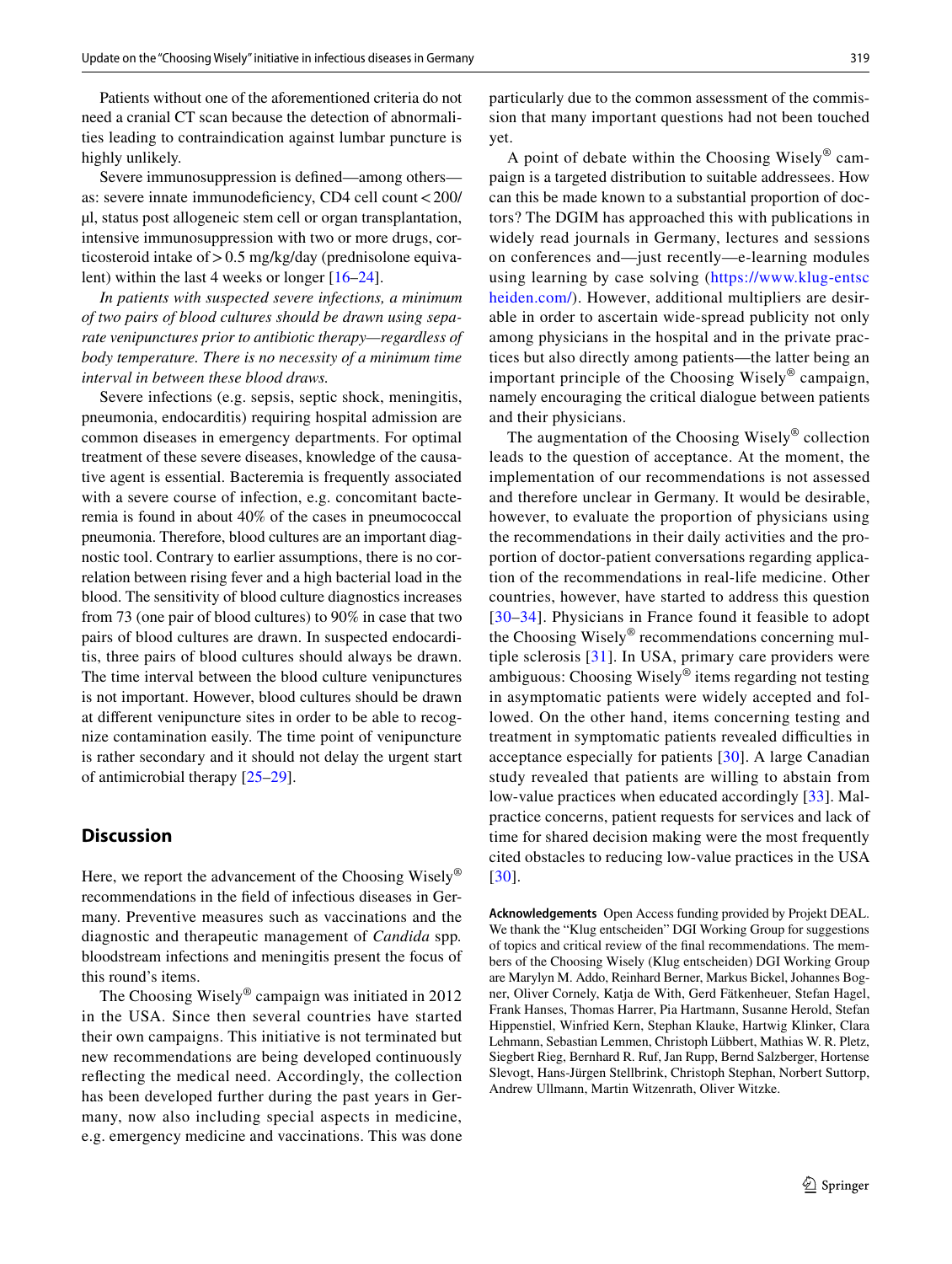#### **Compliance with ethical standards**

**Conflict of interest** In the last 3 years RD has received lecture fees from MSD and advisory fees from Eumedica and NJ has received lecture fees from Gilead, Infectopharm and MSD and travel grants from Gilead, Basilea, Correvio and Pfizer.

**Open Access** This article is licensed under a Creative Commons Attribution 4.0 International License, which permits use, sharing, adaptation, distribution and reproduction in any medium or format, as long as you give appropriate credit to the original author(s) and the source, provide a link to the Creative Commons licence, and indicate if changes were made. The images or other third party material in this article are included in the article's Creative Commons licence, unless indicated otherwise in a credit line to the material. If material is not included in the article's Creative Commons licence and your intended use is not permitted by statutory regulation or exceeds the permitted use, you will need to obtain permission directly from the copyright holder. To view a copy of this licence, visit <http://creativecommons.org/licenses/by/4.0/>.

## **References**

- <span id="page-3-0"></span>1. Hasenfuß G, Maerker-Herrmann E, Hallek M, Foelsch UR. Gegen Unter- und Überversorgung. Dtsch Ärztebl. 2016;113:A600.
- <span id="page-3-1"></span>2. Lehmann C, Berner R, Bogner JR, Cornely OA, de With K, Herold S, et al. The "Choosing Wisely" initiative in infectious diseases. Infection. 2017;45:263–8. [https://doi.org/10.1007/](https://doi.org/10.1007/s15010-017-0997-0) [s15010-017-0997-0.](https://doi.org/10.1007/s15010-017-0997-0)
- <span id="page-3-2"></span>3. French N, Gordon SB, Mwalukomo T, White SA, Mwafulirwa G, Longwe H, et al. A trial of a 7-valent pneumococcal conjugate vaccine in HIV-infected adults. N Engl J Med. 2010;362:812–22. [https://doi.org/10.1056/NEJMoa0903029.](https://doi.org/10.1056/NEJMoa0903029)
- 4. French N, Nakiyingi J, Carpenter LM, Lugada E, Watera C, Moi K, et al. 23-Valent pneumococcal polysaccharide vaccine in HIV-1-infected Ugandan adults: double-blind, randomised and placebo controlled trial. Lancet. 2000;355:2106–11. [https](https://doi.org/10.1016/s0140-6736(00)02377-1) [://doi.org/10.1016/s0140-6736\(00\)02377-1.](https://doi.org/10.1016/s0140-6736(00)02377-1)
- 5. Theilacker C, Ludewig K, Serr A, Schimpf J, Held J, Bogelein M, et al. Overwhelming postsplenectomy infection: a prospective multicenter cohort study. Clin Infect Dis. 2016;62:871–8. [https://doi.org/10.1093/cid/civ1195.](https://doi.org/10.1093/cid/civ1195)
- 6. Cordonnier C, Labopin M, Chesnel V, Ribaud P, De La Camara R, Martino R, et al. Randomized study of early versus late immunization with pneumococcal conjugate vaccine after allogeneic stem cell transplantation. Clin Infect Dis. 2009;48:1392– 401. <https://doi.org/10.1086/598324>.
- 7. Robert Koch Institut S. STIKO: Impfempfehlungen 2019/2020. Epidemiol Bull. 2019;34:313–64.
- <span id="page-3-3"></span>8. Rieger CT, Liss B, Mellinghof S, Buchheidt D, Cornely OA, Egerer G, et al. Anti-infective vaccination strategies in patients with hematologic malignancies or solid tumors—Guideline of the Infectious Diseases Working Party (AGIHO) of the German Society for Hematology and Medical Oncology (DGHO). Ann Oncol. 2018;29:1354–65. <https://doi.org/10.1093/annonc/mdy117>.
- <span id="page-3-4"></span>9. Pappas PG, Kaufman CA, Andes DR, Clancy CJ, Marr KA, Ostrosky-Zeichner L, et al. Clinical practice guideline for the management of candidiasis: 2016 update by the Infectious Diseases Society of America. Clin Infect Dis. 2016;62:e1–50. [https](https://doi.org/10.1093/cid/civ933) [://doi.org/10.1093/cid/civ933](https://doi.org/10.1093/cid/civ933).
- 10. Cornely OA, Bassetti M, Calandra T, Garbino J, Kullberg BJ, Lortholary O, et al. ESCMID\* guideline for the diagnosis and management of Candida diseases 2012: non-neutropenic adult

patients. Clin Microbiol Infect. 2012;18:19–37. [https://doi.](https://doi.org/10.1111/1469-0691.12039) [org/10.1111/1469-0691.12039](https://doi.org/10.1111/1469-0691.12039).

- <span id="page-3-5"></span>11. Andes DR, Safdar N, Baddley JW, Playford G, Reboli AC, Rex JH, et al. Impact of treatment strategy on outcomes in patients with candidemia and other forms of invasive candidiasis: a patient-level quantitative review of randomized trials. Clin Infect Dis. 2012;54:1110–22. [https://doi.org/10.1093/cid/cis021.](https://doi.org/10.1093/cid/cis021)
- <span id="page-3-6"></span>12. Auburtin M, Wolff M, Charpentier J, Varon E, Le Tulzo Y, Girault C, et al. Detrimental role of delayed antibiotic administration and penicillin-nonsusceptible strains in adult intensive care unit patients with pneumococcal meningitis: the PNEUMOREA prospective multicenter study. Crit Care Med. 2006;34:2758–65. [https://doi.org/10.1097/01.CCM.0000239434.26669.65.](https://doi.org/10.1097/01.CCM.0000239434.26669.65)
- 13. Proulx N, Frechette D, Toye B, Chan J, Kravcik S. Delays in the administration of antibiotics are associated with mortality from adult acute bacterial meningitis. QJM. 2005;98:291–8. [https://](https://doi.org/10.1093/qjmed/hci047) [doi.org/10.1093/qjmed/hci047.](https://doi.org/10.1093/qjmed/hci047)
- 14. Brouwer MC, McIntyre P, Prasad K, van de Beek D. Corticosteroids for acute bacterial meningitis. Cochrane Database Syst Rev. 2013. [https://doi.org/10.1002/14651858.CD004405.pub4.](https://doi.org/10.1002/14651858.CD004405.pub4)
- 15. van de Beek D, Cabellos C, Dzupova O, Esposito S, Klein M, Kloek AT, et al. ESCMID guideline: diagnosis and treatment of acute bacterial meningitis. Clin Microbiol Infect. 2016;22:S37– 62.<https://doi.org/10.1016/j.cmi.2016.01.007>.
- <span id="page-3-7"></span>16. Pfster HW. AWMF S2k-Leitlinie: ambulant erworbene, bakterielle (eitrige) meningoencephalitis im erwachsenenalter. AWMF. Register-Nummer 030-089.
- 17. Hasbun R, Abrahams J, Jekel J, Quagliarello VJ. Computed tomography of the head before lumbar puncture in adults with suspected meningitis. N Engl J Med. 2001;345:1727–33. [https://](https://doi.org/10.1056/NEJMoa010399) [doi.org/10.1056/NEJMoa010399](https://doi.org/10.1056/NEJMoa010399).
- 18. Salazar L, Hasbun R. Cranial imaging before lumbar puncture in adults with community-acquired meningitis: clinical utility and adherence to the Infectious Diseases Society of America guidelines. Clin Infect Dis. 2017;64:1657–62. [https://doi.org/10.1093/](https://doi.org/10.1093/cid/cix240) [cid/cix240](https://doi.org/10.1093/cid/cix240).
- 19. Costerus JM, Brouwer MC, Bijlsma MW, Tanck MW, van der Ende A, van de Beek D. Impact of an evidence-based guideline on the management of community-acquired bacterial meningitis: a prospective cohort study. Clin Microbiol Infect. 2016;22:928–33. [https://doi.org/10.1016/j.cmi.2016.07.026.](https://doi.org/10.1016/j.cmi.2016.07.026)
- 20. Ehrenstein BP, Salzberger B, Gluck T. New developments in the diagnosis and therapy of acute bacterial meningitis. Med Klin (Munich). 2005;100:325–33. [https://doi.org/10.1007/s0006](https://doi.org/10.1007/s00063-005-1041-1) [3-005-1041-1](https://doi.org/10.1007/s00063-005-1041-1).
- 21. Degraeve A, Clemente M, Huttner B, Rutschmann O. Management of suspected meningitis in the emergency department. Rev Med Suisse. 2016;12:1310–5.
- 22. Glimaker M, Sjolin J, Akesson S, Naucler P. Lumbar puncture performed promptly or after neuroimaging in acute bacterial meningitis in adults: a prospective national cohort study evaluating diferent guidelines. Clin Infect Dis. 2018;66:321–8. [https://doi.](https://doi.org/10.1093/cid/cix806) [org/10.1093/cid/cix806.](https://doi.org/10.1093/cid/cix806)
- 23. Glimaker M, Johansson B, Grindborg O, Bottai M, Lindquist L, Sjolin J. Adult bacterial meningitis: earlier treatment and improved outcome following guideline revision promoting prompt lumbar puncture. Clin Infect Dis. 2015;60:1162–9. [https://doi.](https://doi.org/10.1093/cid/civ011) [org/10.1093/cid/civ011.](https://doi.org/10.1093/cid/civ011)
- <span id="page-3-8"></span>24. Tunkel AR, Hartman BJ, Kaplan SL, Kaufman BA, Roos KL, Scheld WM, et al. Practice guidelines for the management of bacterial meningitis. Clin Infect Dis. 2004;39:1267–84. [https://doi.](https://doi.org/10.1086/425368) [org/10.1086/425368.](https://doi.org/10.1086/425368)
- <span id="page-3-9"></span>25. Johansson N, Kalin M, Tiveljung-Lindell A, Giske CG, Hedlund J. Etiology of community-acquired pneumonia: increased microbiological yield with new diagnostic methods. Clin Infect Dis. 2010;50:202–9.<https://doi.org/10.1086/648678>.